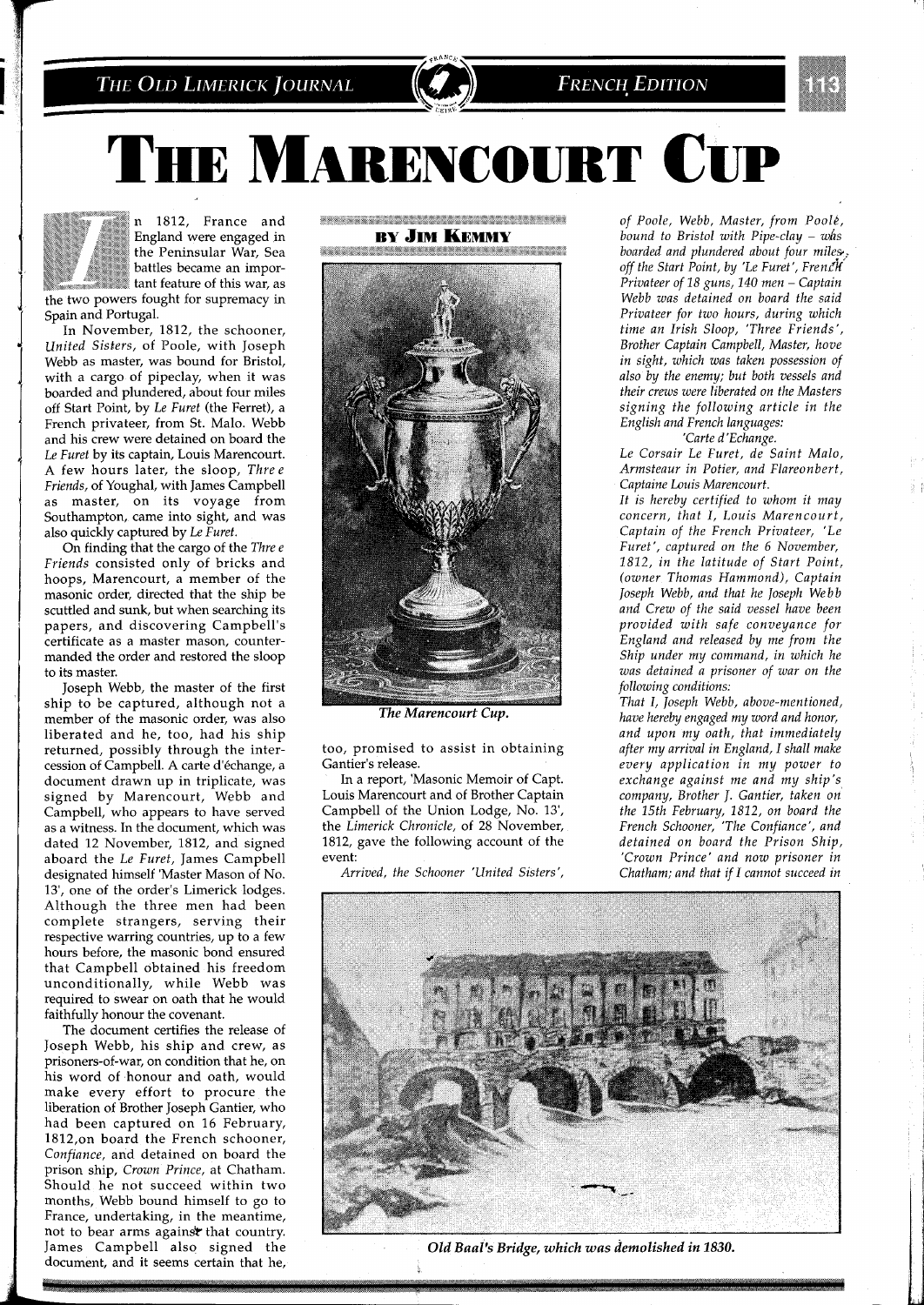## THE OLD LIMERICK JOURNAL

*liberating the aforesaid Brother Joseph Gantier two months after the date of the present engagement, I shall repair to France, to be a prisoner of war, as I should, had not Captain Louis Marencourt granted me my liberty. I engage myself besides not to bear arms either by sea or land against France or her allies, before the execution of the above mentioned conditions, made willingly and tveple at sea, on board the 'Le Furet* ', *on 6 November, 1812.* 

*Joseph Webb, Captain United Sisters of Liverpool.* 

*James Campbell, Capt. Three Friends of Youghal.* '

*Louis Marencourt, Capt. Le Furet, M.M. No. l3* '.

But the fortunes of war were to be cruel as well as kind to Louis Marencourt. On 6 February, **1813,** *Le Furet* was once more in English waters, and found itself being chased by the sloop, H.M. *Wasp.* When, after being forced to leeward, off Scilly, on the frigate, *Modeste,* commanded by Captain J.C. Crawford, *Le Furet* was finally captured.

*Le Furet* is described as a remarkably fine ship of **170** tons, with **14** guns and **98**  men, and had sailed only the previous day from Abreval. The following copies from Admiralty documents give details and dates of the ship's capture:

On **17** February, **1813,** the *Limerick Chronicle* published a letter, written by Captain Crawford, of 'His Majesty's ship', *Modeste,* who was also a member of the masonic order, on the capture of *Le Furet.* The letter was sent from Spithead to John Wilson Croker, and was dated **7**  February, **1813:** 

*Sir,* - *I have to acquaint you, for the information of my Lords Commissioners of the Admiralty, that on Saturday morning last off Scilly, a large French Schooner, Privateer, was forced to leeward on the Modeste by being chased by his Majesty 'S Sloop, Wasp, and I am glad to say the Modeste captured her. The Privateer so confident of her superior sailing would not bring to, until her rigging and sails were much damaged, and three of her men killed. I am happy in making this capture, as she is a remarkable fine vessel, has run two years, and has done much damage to our trade. Her name is Le Furet, of St. Maloes, commanded by Louis Marencourt, 170 tons, 14 guns, 98 men.*  - *She had left Abreval the day before.* 

*J.C. Crawford, Captain. To JOHN WILSON CROKER, Esq., Admiralty.*  Although Marencourt had been captured by a fellow-member of the order, the masonic bond was not, on this occasion, strong enough to secure his immediate release. He was sent to a prison ship at

|                                     |                         |             |                        | Admiralty<br>(Captains' Journals 2552)                                                                                                          |  |  |  |  |  |  |  |
|-------------------------------------|-------------------------|-------------|------------------------|-------------------------------------------------------------------------------------------------------------------------------------------------|--|--|--|--|--|--|--|
| H.M.S. Modeste Feby 6 1813 Saturday |                         |             |                        |                                                                                                                                                 |  |  |  |  |  |  |  |
|                                     | н.                      | Courses     | Winds                  | A.M.                                                                                                                                            |  |  |  |  |  |  |  |
|                                     | 1                       | ESE.        |                        | Fresh breezes and cloudy.                                                                                                                       |  |  |  |  |  |  |  |
|                                     | 5                       | EbS         |                        | At 6.30 saw 2 strangers to westward.                                                                                                            |  |  |  |  |  |  |  |
|                                     | 7<br>9                  | EЬN<br>EN E |                        | At 8 Do Wr made sail. At 8.40 answered signal<br>for an enemy from the Wasp, made all sail in<br>chase of a Schooner to windward, fired several |  |  |  |  |  |  |  |
|                                     |                         | NbE         | <b>WNW</b>             | guns at do                                                                                                                                      |  |  |  |  |  |  |  |
|                                     | 10                      |             |                        | At 10.30 she struck under French colours.                                                                                                       |  |  |  |  |  |  |  |
|                                     | 11 1<br>12 <sub>1</sub> | up North    | off $N \nvert E$ b $N$ | She proved to be the Le Furet Privateer of 14 Nine<br>Pounders and 98 men. Out pinnace, sent her and<br>the Jolly Boat for Prisoners.           |  |  |  |  |  |  |  |
|                                     |                         |             |                        |                                                                                                                                                 |  |  |  |  |  |  |  |

| H.M.S. Modeste, Sunday, Feb. 7, 1813.                          |      |
|----------------------------------------------------------------|------|
| at 1, came to with the best bower at Spithead and moored ship. | Р.М. |
| Wednesday, 10th.                                               | P.M. |
| at 3, sent the French prisoners to the prison ship.            |      |
|                                                                |      |

#### Admiralty, Secretary, Miscellanea, 357.

| Prize. | Name of Nation | Class                 | No. of<br>Guns. | Men. | No. of   By what Ship  <br>taken. | When. | Captain's<br>Name.                                             |
|--------|----------------|-----------------------|-----------------|------|-----------------------------------|-------|----------------------------------------------------------------|
| Furet  | French         | Priv. $\sqrt[3]{114}$ |                 | 98   | Modeste                           |       | $\begin{array}{c c} 6 \text{ Feb.} \end{array}$ J.C. Crawford. |

# **FRENCH EDITION**

Spithead and, later, it is believed, to Plymouth, where a large number of French prisoners were held in the Mill Prison. The freemasons among these prisoners established their own lodge, called the Amis Réunis.

Members of the masonic order in Limerick, having learned of Marencourt's capture from Captain Crawford's letter published in the *Limerick Chronicle* o February, met to consider how best they could respond to his captivity. Resolutions passed, on **18** and two Limerick lodges, Lodge No. 271 and the Rising Sun Lodge, No. 752, were senf to the Plymouth Lodge. These resolutions expressed fraternal expressions of admiration for Marencourt's conduct, and sympathy on his misfortune; copies were also sent to the Grand Lodge of Ireland.

The Limerick members wished to express the admiration in a more tangible form. An editorial in the *Limerick Chronicle,* of **17** February, included a copy of an address sent to Marencourt by Mayor Thomas Wilkinson, who was also a member of the masonic order:

*In our fourth page will be found the capture of the 'Le Furet', French Privateer, Louis Marencourt, Commander, by the Modeste, British Frigate, Captain Crawford. It will be recollected in what a praiseworthy manner Captain Marencourt behaved to Brother Captain lames Campbell, of the sloop, Three Friends, of Youghal, and to Captain Joseph Webb, of the United Sisters of Poole, for which he received the thanks of the Union Lodge, WO. 13,* - *No. 271, and Rising Sun, No. 952, of the City, which were transmitted to the Secretary of No. 79, Plymouth, as also several memorials to dovernments, through the Earl of Donoughmore, Grand Master. The Union Lodae voted a Vase, value with the following address* ... *'Sir and Brother,* - *Impressed with feelings of the sincerest gratitude for your noble and*  disinterested conduct to **Brother Capt**. *Campbell of No. 13, and sympathizing with you on your present captivity, we beg leave to convey to you our most unfeigned regard and highest admiration; and to assure you that no exertion on our part shall be wanting to procure you that invaluable gift, liberty, which you bestowed on a Brother Mason when your prisoner. This consciousness of a noble action, Sir, is its own reward - that reward you possess in the fullest manner; and we shall receive the highest gratification if we can in any manner add to that feeling, by requesting you to accept the assurance of our warmest esteem, and we beg your acceptance of the accompanying Piece of Plate, as a trainfration if* we can in any<br>add to that feeling, by requestin,<br>accept the assurance of our in<br>esteem, and we beg your accept<br>the accompanying Piece of Pla<br>tribute of our fraternal affection.<br>Thomas Wilkinson, V<br>And May

*Thomas Wilkinson, W.M.* **23.**  *And Mayor of Limerick.* 

*Charles S. Grace, Secretary. To Brothers Capt. Louis Marencourt'.*  From the information contained in Thomas Wilkinson's letter, it would quitte death cup v

His 1<br>|Knig|

L